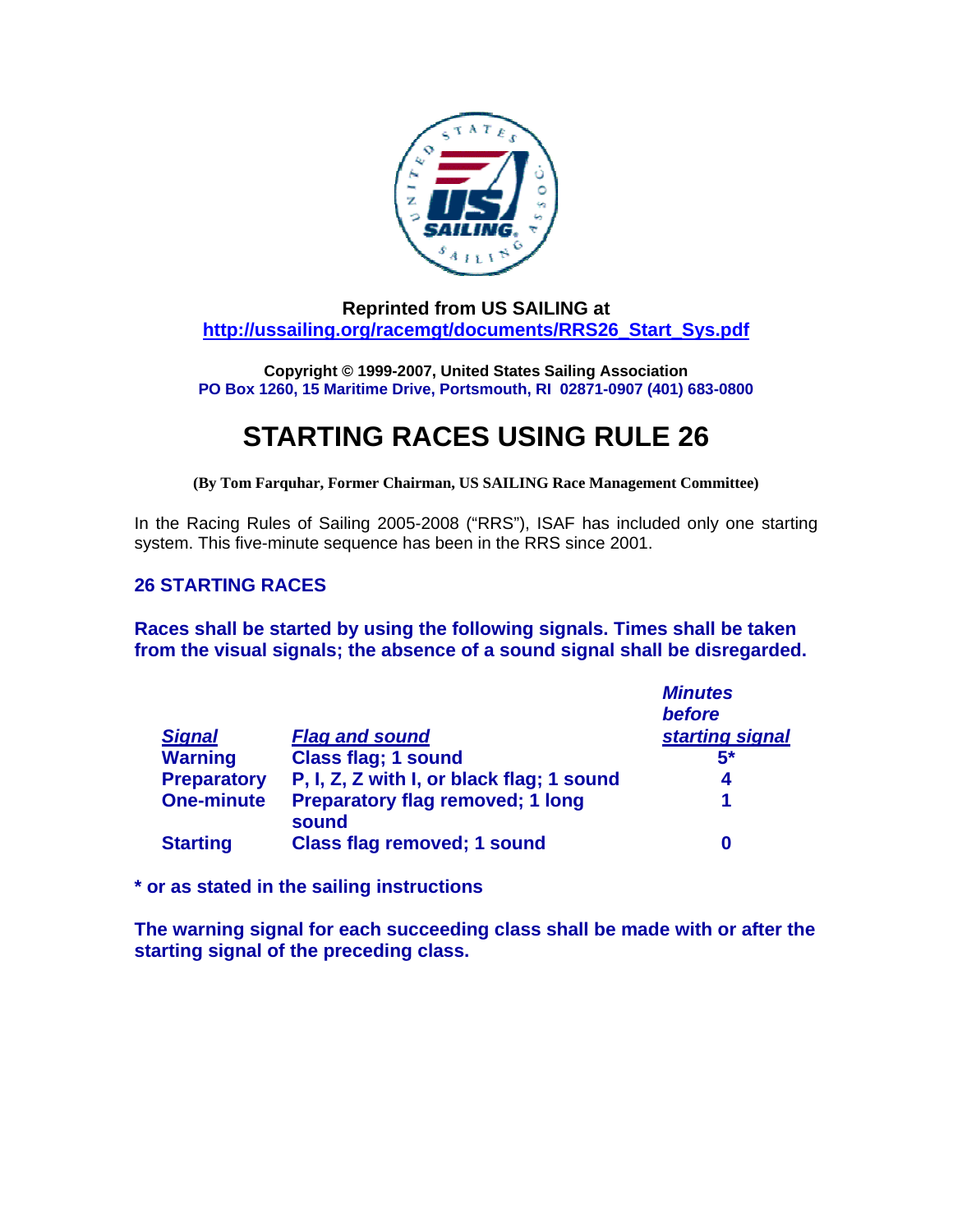| <b>Title</b>                                                                                                            | <b>Visual Signal</b>                                                                                        | <b>Sound</b><br><b>Signal</b> | <b>Time to</b><br><b>Start</b> |  |
|-------------------------------------------------------------------------------------------------------------------------|-------------------------------------------------------------------------------------------------------------|-------------------------------|--------------------------------|--|
| Warning                                                                                                                 | Class Flag(s) Displayed                                                                                     |                               | $5*$<br>minutes                |  |
| Preparatory                                                                                                             | or<br>or<br>or<br>or<br>"P"<br><b>Black</b><br>"I" Flag<br>"Z" Flag<br>"Z" Flag<br>Flag<br>Flag<br>"I" Flag |                               | 4<br>minutes                   |  |
|                                                                                                                         | <b>Preparatory Flag(s) Removed</b>                                                                          |                               | minute                         |  |
| <b>Start</b>                                                                                                            | Class Flag(s) Removed                                                                                       |                               | 0                              |  |
| * or as stated in the sailing instructions                                                                              |                                                                                                             |                               |                                |  |
| The warning signal for each succeeding class shall be made with or after the<br>starting signal of the preceding class. |                                                                                                             |                               |                                |  |

The principal advantage of this system is that the quality of the racing can be improved, since the race committee has an opportunity to adjust the starting line before each starting sequence (without a postponement) and to change the time between successive starts.

For large classes and in some other circumstances, more than one minute is appropriate between the warning and the preparatory signals. If you want to change that interval you need to state the change in the sailing instructions. Such a change does not change RRS 26 (see the \* in the rule). An even simpler approach is to say in the sailing instructions that the course will be designated X minutes before the warning signal.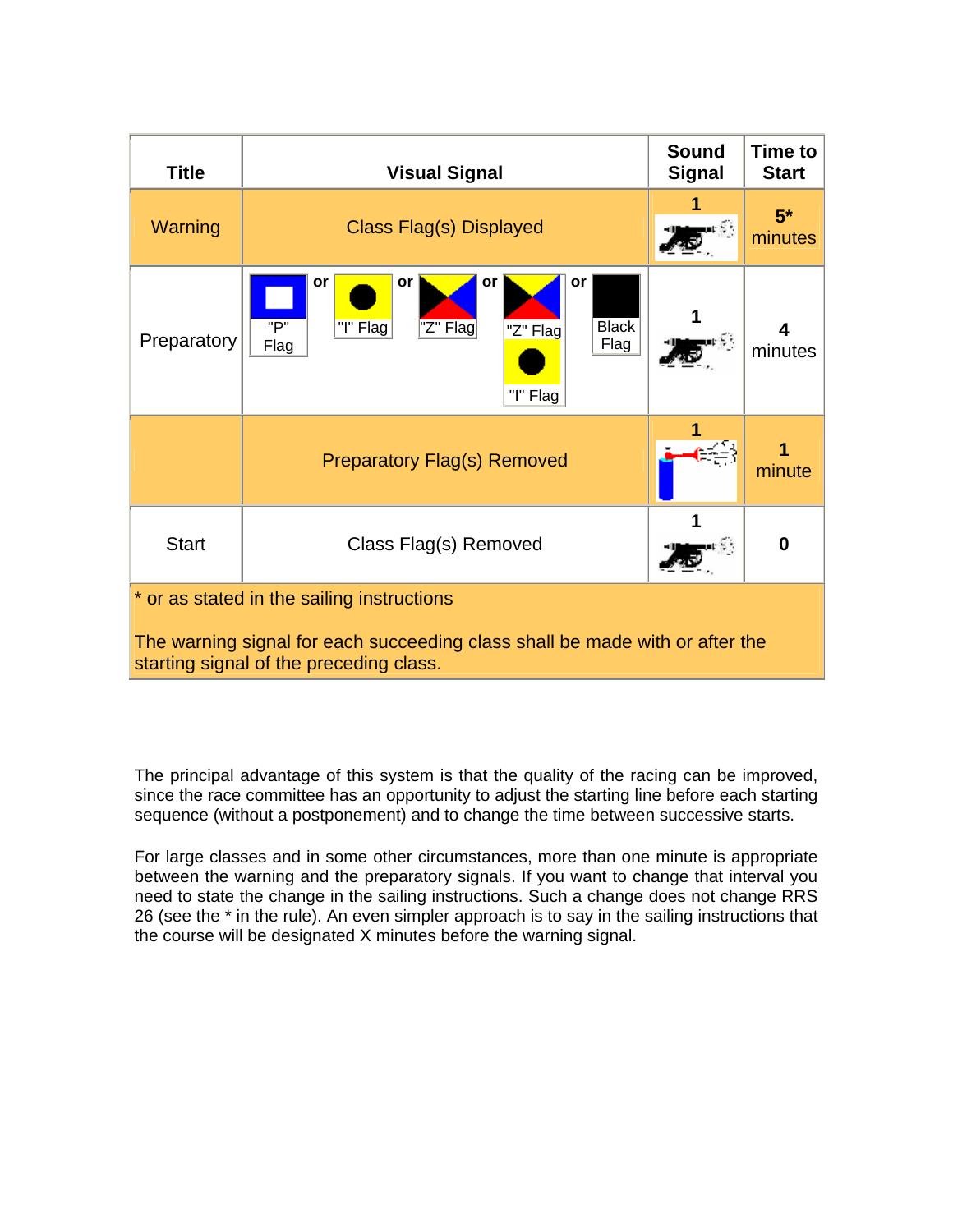There are several advantages of this system:

- $\Box$  If the starting line needs to be adjusted for a succeeding class, no postponement is necessary. The adjustment may be to change the angle of the starting line, due to a wind shift or because the RC did not get it exactly right the first time. When starting classes of substantially different sizes, the RC and change the length of the starting line between classes in order to make the line length suitable for smaller classes.
- The race committee can provide for as much or as little separation between classes as it feels will provide the best racing. This includes delaying a start if there are a lot of stragglers in the preceding start, without having to postpone. When starting classes with different speeds on the same course, the intervals between the class starts can be selected individually to minimize the overlaps among fleets on the course. There is no fixed interval between starts.
- There is flexibility to change the interval between the warning and the preparatory signals, without changing the rule. This means that for large fleets the interval can be increased to allow sufficient time after the warning signal and before the preparatory signal for all the boats to decide where they want to start and to get there.
- Some flag is up throughout the sequence, including the last minute before the starting signal--competitors should always know what class is in its starting sequence.
- The use of flags gives the race committee flexibility to display the visual signals where they will have maximum visibility. Using small diameter poles, such as bamboo or PVC, makes it easy to move the flags' location.
- □ Flags on poles can be displayed or lowered quickly, which is helpful to competitors who are looking for accurate time signals.
- □ By making a sound signal when lowering the preparatory signal at one minute before the start, the race committee has called attention to the impending starting signal, in the same way that the warning signal at five minutes before the start calls attention to the impending preparatory signal.
- If halyards are used, only two are needed for the starting signals (for one class). More are needed for the recall signals.
- Class flags provide an almost foolproof way of letting the competitors know who is supposed to be starting. This is especially useful when the planned starting order is interrupted by a general recall or postponement, which frequently causes confusion. In this system, the class flag remains displayed throughout the starting sequence.